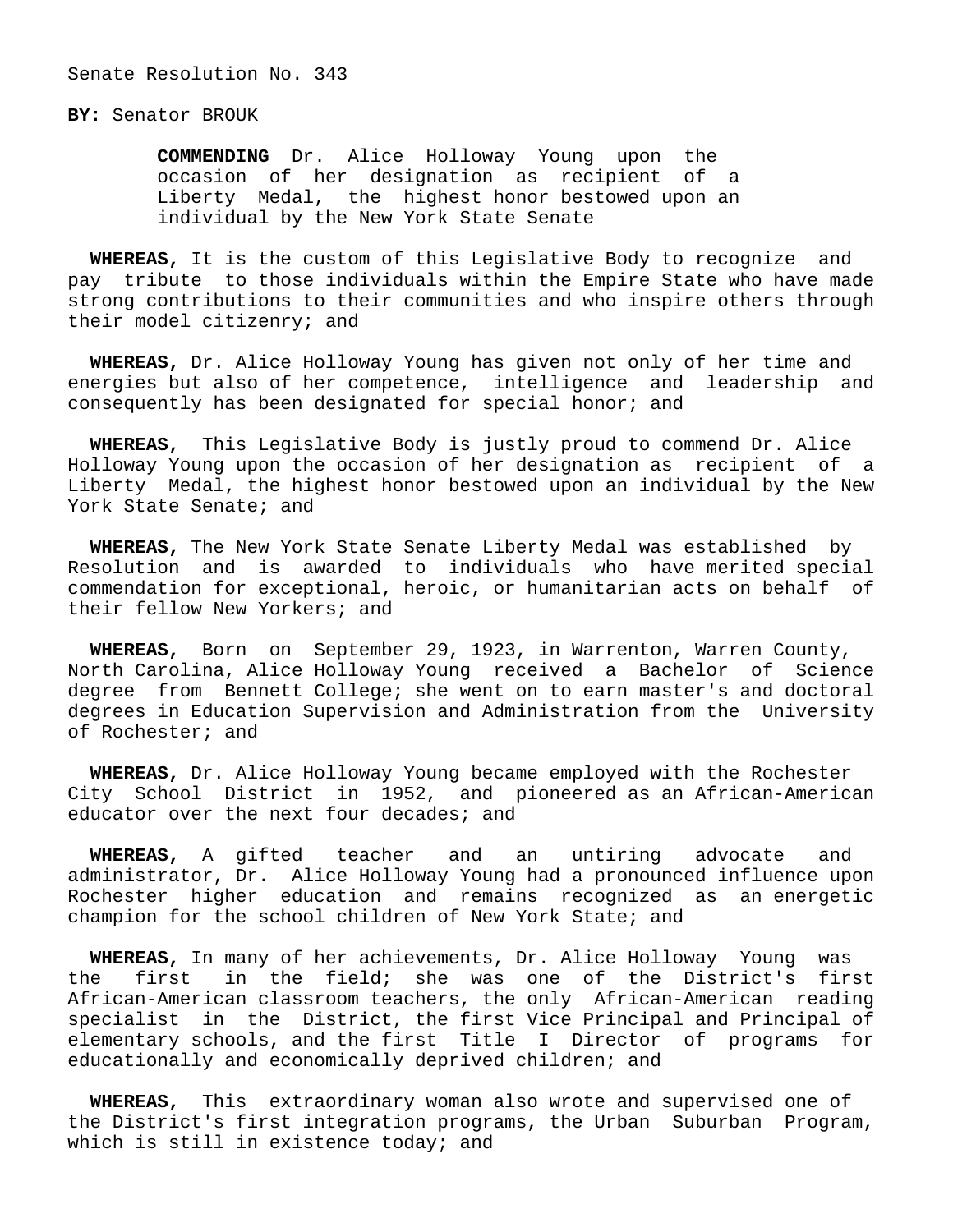**WHEREAS,** Dr. Alice Holloway Young, named a trustee in 1961, helped to establish Monroe Community College; her tireless commitment to the college has lasted more than four decades, serving as a Chair of its

Trustees for 20 consecutive years (1978-1998); additionally, she is recognized as the trustee who has served the college and the New York State community colleges the longest; and

 **WHEREAS,** In recognition and continuance of her mission and efforts to educate all of Rochester's children, Monroe Community College (MCC) inaugurated the Alice H. Young Teaching Internship for Ethnic Minority Graduate students in 1987; this unique program provides MCC students with a more culturally diverse faculty while giving them valuable teaching experience at a community college; and

 **WHEREAS,** Furthermore, the Alice Holloway Young Society for Charitable Giving of the MCC Foundation was established to honor Dr. Young as a 20th-century American pioneer in education; and

 **WHEREAS,** Dr. Alice Holloway Young is the proud recipient of numerous awards and accolades, including the About Time Exemplar Community Uplift Award, Urban League of Rochester's Distinguished Community Service Award, Award for Humanitarian and Distinguished Achievement in Community Service, the Civic Award from the Rochester Area Chamber of Commerce for Meritorious Contributions in the Field of Education, the University of Rochester Distinguished Alumna Award, and the highest honor conferred by the State University of New York Association of the Boards of Trustees of Community Colleges, the Anne M. Bushnell Memorial Award for Special Achievement; and

 **WHEREAS,** With a steadfast and unwavering commitment to her community, Dr. Alice Holloway Young is a former fellow at R.I.T., a charter member of the Athenaeum and a former president of the five country Rochester Area Chapter of Phi Delta Kappa Fraternity, the Delta Kappa Gamma International Education Society and the Rochester Chapter of The Links, Incorporated, Warden of St. Luke and St. Simon Cyrene Episcopal Church, and active in The Episcopal Diocese of Western New York; she is also a member of Delta Nu Omega Chapter of Alpha Kappa Alpha Sorority, Inc.; and

 **WHEREAS,** Rare indeed is the impressive dedication shown by an individual for the benefit of others which Dr. Alice Holloway Young has displayed throughout her life; and

 **WHEREAS,** It is the sense of this Legislative Body that when individuals of such noble aims and accomplishments are brought to our attention, they should be celebrated and recognized by all the citizens of this great Empire State; now, therefore, be it

 **RESOLVED,** That this Legislative Body pause in its deliberations to commend Dr. Alice Holloway Young upon the occasion of her designation as recipient of a Liberty Medal, the highest honor bestowed upon an individual by the New York State Senate; and be it further

**RESOLVED,** That a copy of this Resolution, suitably engrossed, be